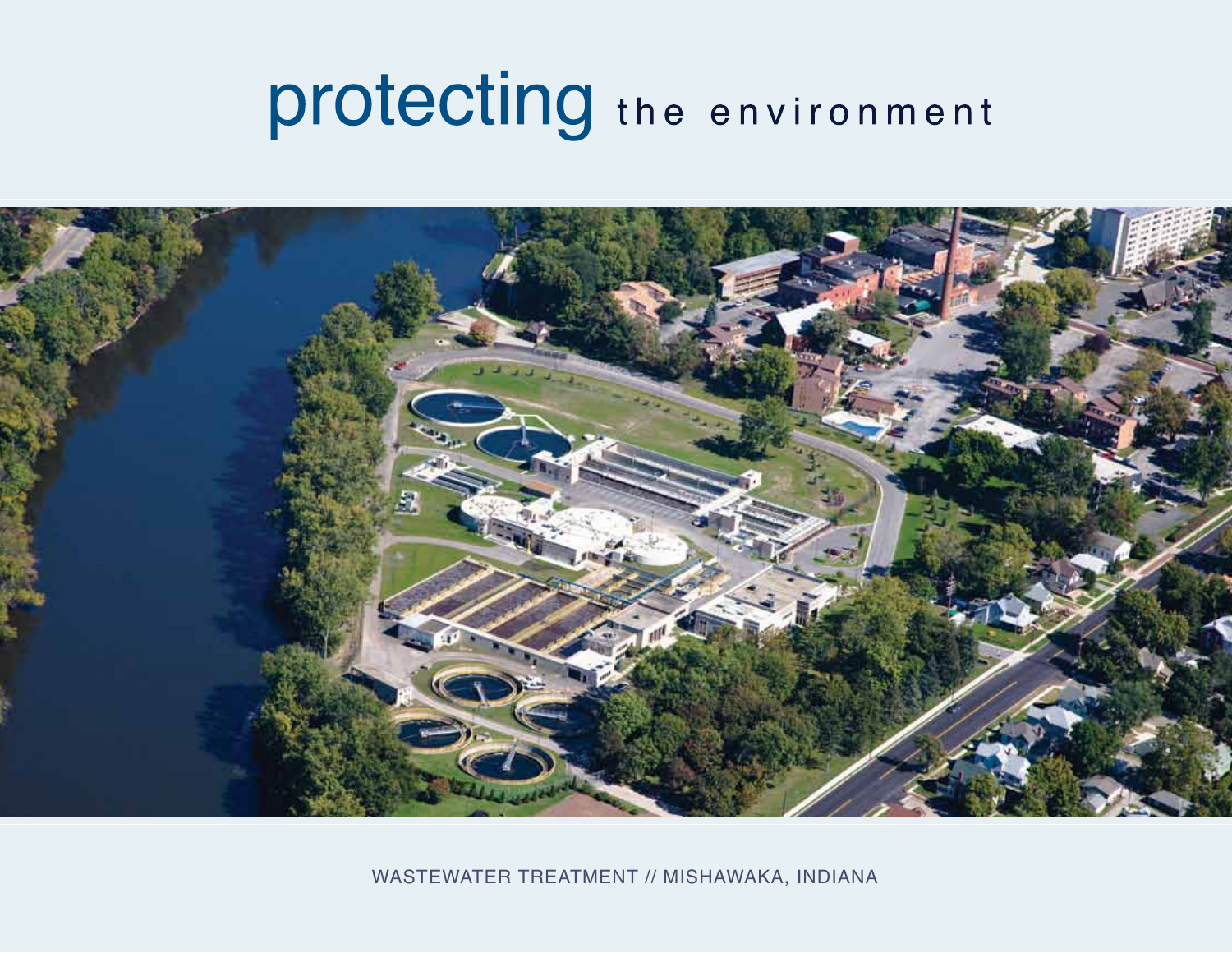### **INSIDE**

| 2 | Protecting the Environment      |
|---|---------------------------------|
| з | History of Wastewater Treatment |
| 4 | Mishawaka Wastewater Treatment  |
| 5 | The Treatment Process           |
| 5 | On the Horizon                  |
| 6 | How Wastewater Treatment Works  |

**7** Process Schematic

# protecting the environment



Beneath the ground, hundreds of miles of sewer lines converge at the Mishawaka Wastewater Treatment Plant, situated on a wooded plot of land next to the meandering St. Joseph River. Sanitation, including wastewater treatment and clean drinking water, has been cited by the British Medical Journal as the greatest medical advance for public health over the past 150 years.

We at the Mishawaka Wastewater Treatment Plant are proud to provide wastewater treatment to the citizens of Mishawaka. As the protector of the St. Joseph River, the treatment plant does not clean the river itself. Rather, we ensure its quality by preventing pollutants from entering this vital waterway.

Along with Wastewater Treatment, *Mishawaka Utilities* comprises two other divisions: Water (for drinking) and Electric. As with many communities, our drinking water comes from wells.

Come along as we help you understand how wastewater treatment contributes to a growing community and protects our water resources.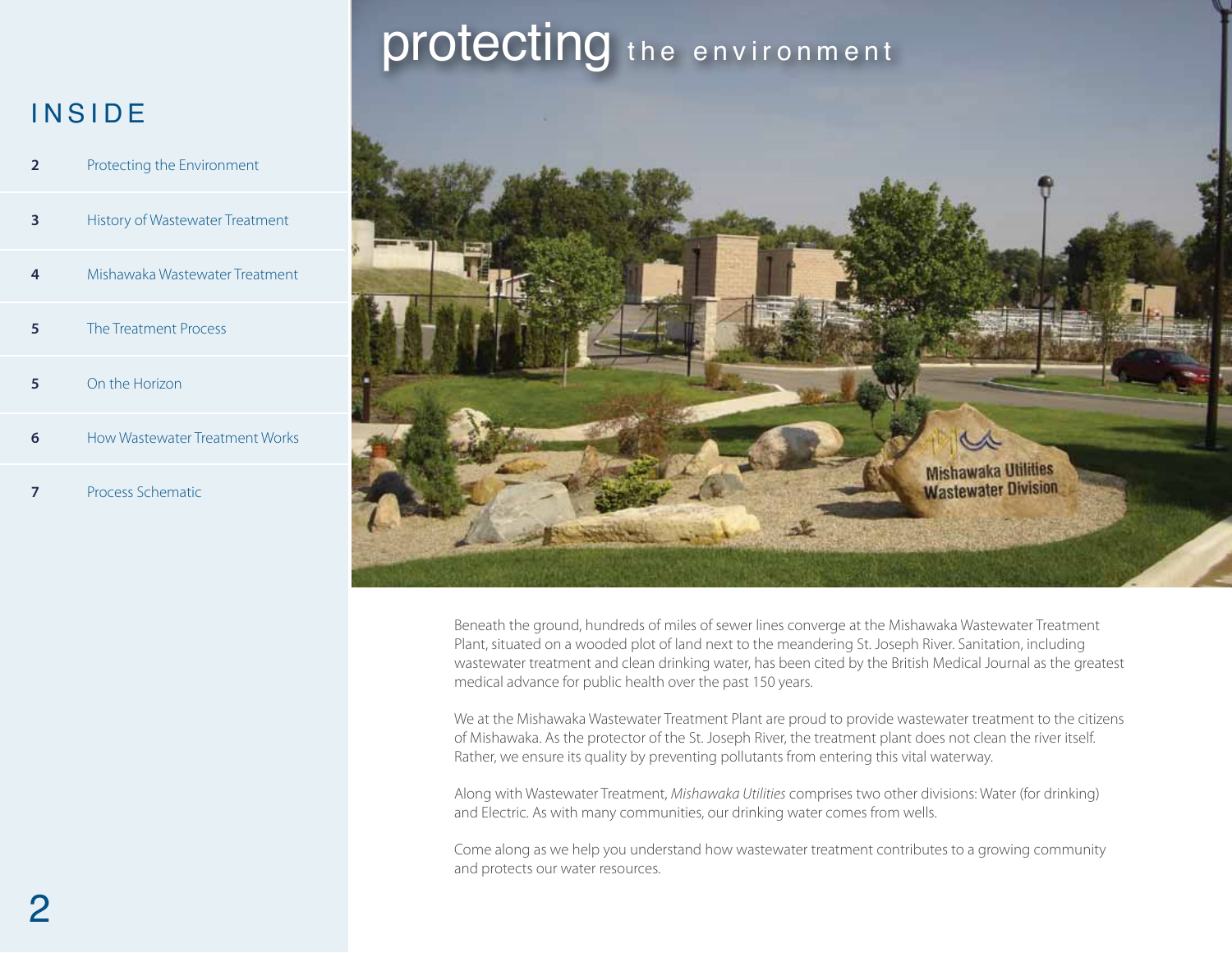





# history of wastewater treatment

We can credit the 19th century French microbiologist and chemist Louis Pasteur for making clear the relationship between pollution and disease—and, subsequently, the need for treating a community's waste.

Raw sewage can be dangerous to public health because it contains harmful bacteria and parasites. If left untreated, wastewater can endanger animals, plant life and humans by spreading disease.

While the collection of stormwater and sewage can be traced to ancient times, the modern collection of wastewater dates only to the early 1800s. A century later, in the early 1900s, the process of actually treating wastewater began to be better understood and implemented.

Wastewater, or sewage, is anything that goes down the drain in your home (or business)—whether sink, garbage disposal, tub, shower or toilet. This wastewater flows through a series of underground pipes to the Mishawaka Wastewater Treatment plant. Interestingly, typical wastewater comprises only 0.1% pollution. The remaining 99.9% is just water.

Across the country, no two wastewater treatment plants are quite alike. Wastewater treatment in general, however, follows a basic process that includes screening, settling, and chemical and biological treatment. You'll find the specific process for our Mishawaka treatment plant detailed in this brochure.

In Mishawaka, the "activated sludge process" that is central to our operation was invented in 1914 by English chemists Arden and Lockett. Arden and Lockett's pioneering work is reflected in the cleanliness of the St. Joseph River, the beautiful ribbon of water that graces our City.

# facts & figures

13 million gallons of average daily flow 42 million gallons of peak capacity during wet weather 20,987 households served by the Mishawaka Wastewater Treatment Plant 99.9% of the flow into the treatment plant is water; only 0.1% of the wastewater is pollution half of the pollutants are dissolved and half are suspended

Annually: Over 4 billion gallons treated Over 7 million pounds of pollutants removed 4,000 tons of biosolids are recycled by land application on local farm fields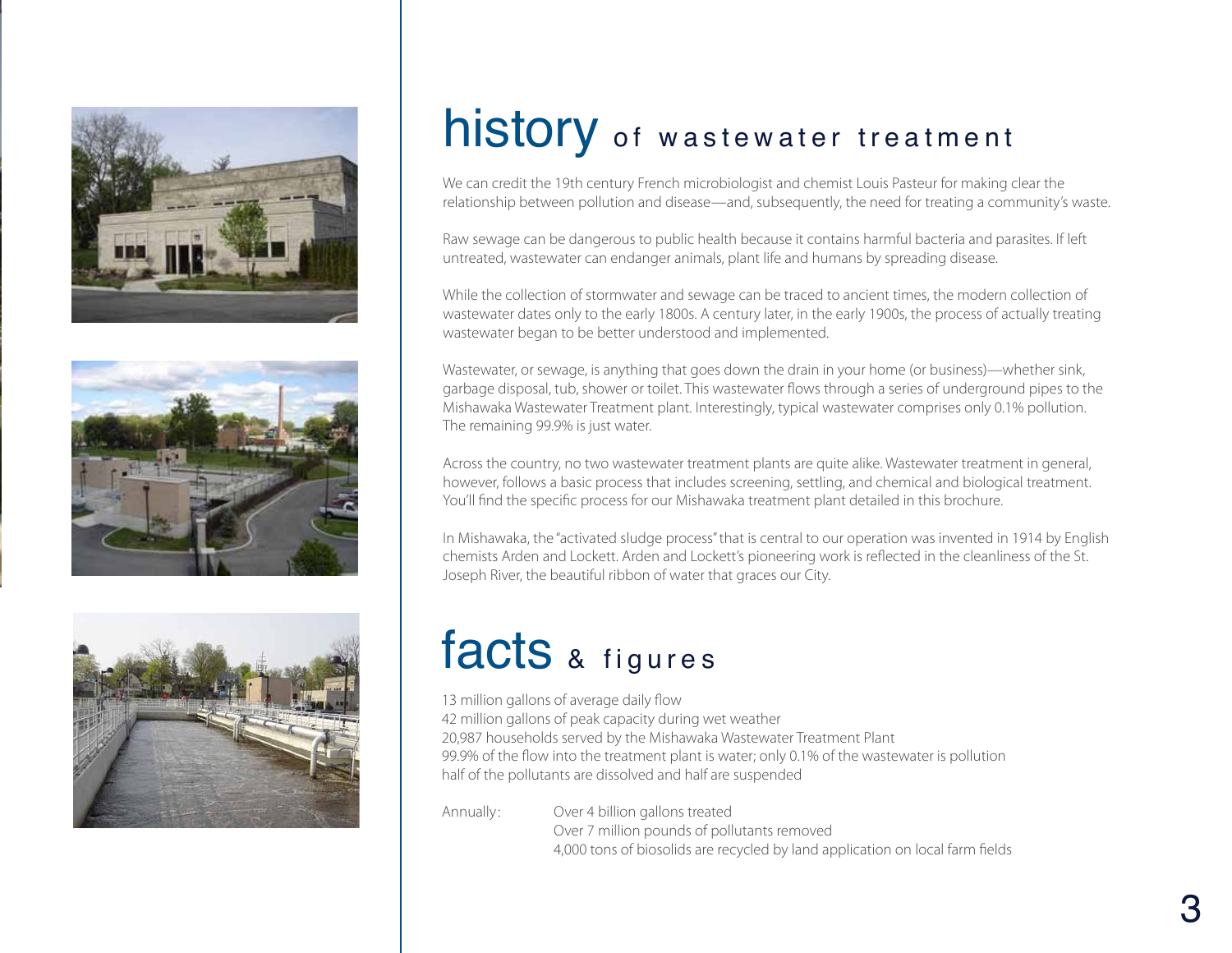### mishawaka was tewater treatment

For the half century prior to Mishawaka's first wastewater treatment facility, the St. Joseph River was little more than an open sewer. What the Native Americans had called "M'shehwahkeek" ("swift flowing river") was a neglected waterway. The balance of life in the river, from which Mishawaka took its name, was destroyed.

Mishawaka's first wastewater treatment plant began operation on April 15, 1952. With the new facility, we were able to intercept and purify the city's sewage and industrial waste before discharging it into the river.

Forty-one years later, in 1993, we completed a huge plant upgrade and expansion project. At a cost of \$17 million, the project added 50% to the plant's capacity—a vital need for a community that had grown steadily over the years.

In 2008, a second major upgrade and expansion was completed at a cost of \$42 million. This expansion assured capacity for continued community growth and significantly reduced combined sewer overflows during wet weather.

These investments in wastewater treatment have paid dividends over the past half century. Once a nearly dead stream, the St. Joseph River has again become a life-giving, scenic and

 recreational focal point for our community. Where Native Americans once took giant sturgeon, sport fishermen now reel in steelhead trout. Where birch bark canoes once navigated, powerboats now carry enthusiasts up and down the waterway.

But public health and recreation are not the only benefits. Our cleaner river has opened up a long neglected resource in Mishawaka—the beautiful riverfront. Over the coming years, we can eagerly anticipate new development opportunities along the St. Joseph, where explorers once camped and traded with local tribes.



### EPA estimates

16,676 municipal WWTPs 1,066 > 5 MGD (million gallons per day) 544 of those > 5 MGD use anaerobic digestion 106 capture digester gas to use as renewable energy Mishawaka has been doing this since 1952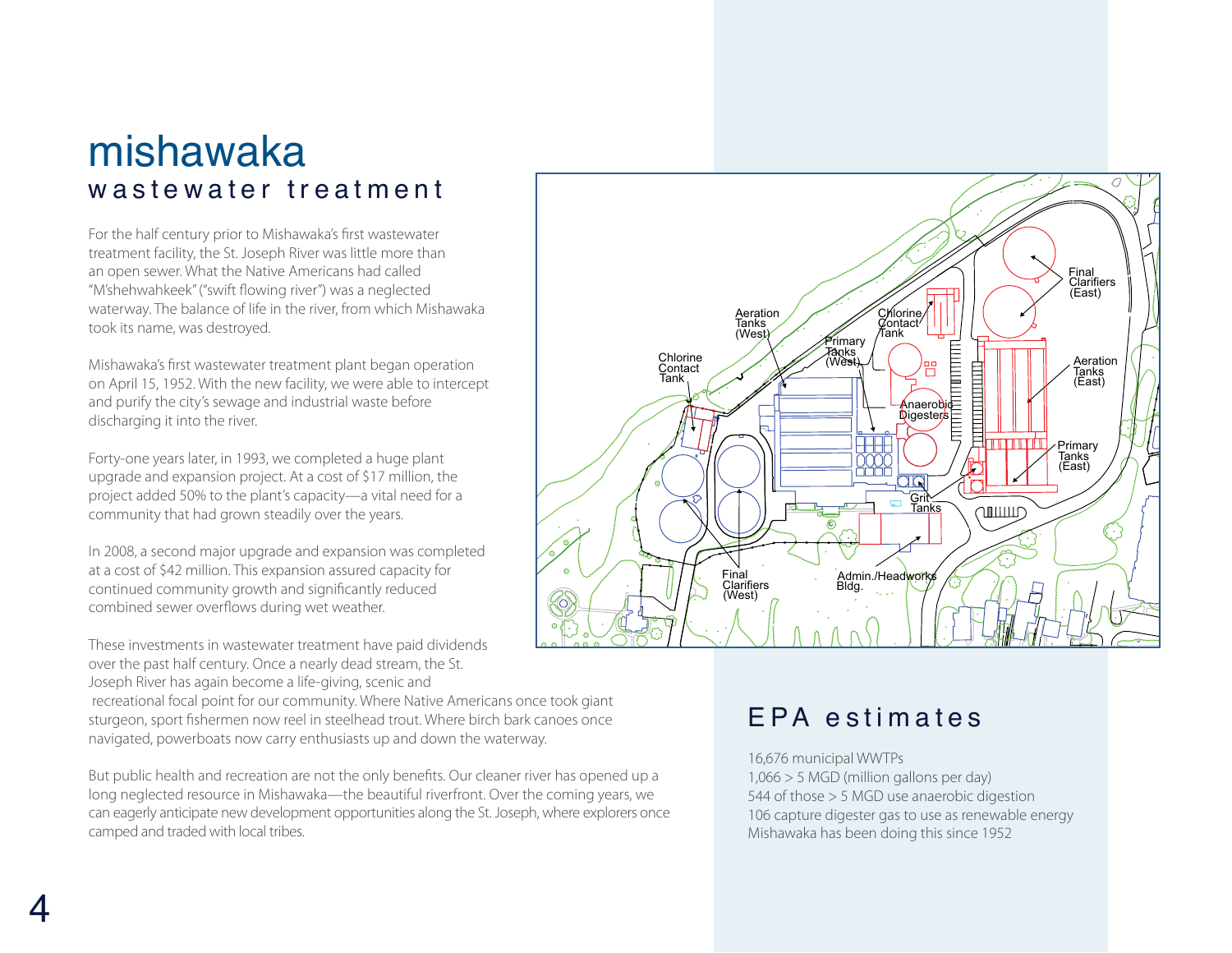





### the treatment **process**

Like many communities, Mishawaka's largest public works asset is wastewater treatment. The plant operates 24/7 every day of the year. Because the process must be continuous, we use a robust design with built-in redundancies. If one part of a process fails for any reason, a backup is available to keep us up and running to protect the environment and to keep you and your family safe.

Our dedicated staff of 28 employees includes environmental scientists, biologists, chemists and highly skilled maintenance specialists and operators. Many of our staff voluntarily undergo the rigorous process to become certified in wastewater treatment by the State of Indiana. We employ a highly professional and motivated staff who are conscientious about their responsibility and role in protecting the environment.

# on the **horizon**

In May 2008, Mishawaka completed a four-year expansion of the Wastewater Treatment plant. The \$42 million project was prompted by both a growing population and a federal mandate to control combined sewer overflows, or CSOs. Through the expansion, we have increased our average capacity from 12 to 20 million gallons per day. At a peak, we can now handle in excess of 42 million gallons per day (up from 24 million).

The 2008 expansion gave us the dual benefit of allowing for future growth as well as significantly reducing our CSO volume. Mishawaka has been very proactive and our efforts have reduced annual CSO volume by 85% since 1990.

Currently, the city is close to reaching an agreement with the EPA on a plan to take care of our remaining CSOs. Mishawaka's long-term control plan will result in 100% capture of wet weather flows in years with average rainfall.

Although this plan is cost-effective, it will still be expensive, with an estimated price tag of \$140 million. Because of this, the city is asking the EPA to allow us to complete the project over 20 years. The city is committed to minimizing the rate increases necessary to pay for the long-term control plan. However, we also do not have a choice. CSO control is a federal mandate; we don't have the option to ignore it; and it is the right thing to do.

The City of Mishawaka and the Wastewater Treatment facility will continue to work toward cost-effective solutions for a cleaner St. Joseph River and healthier neighborhoods in our community.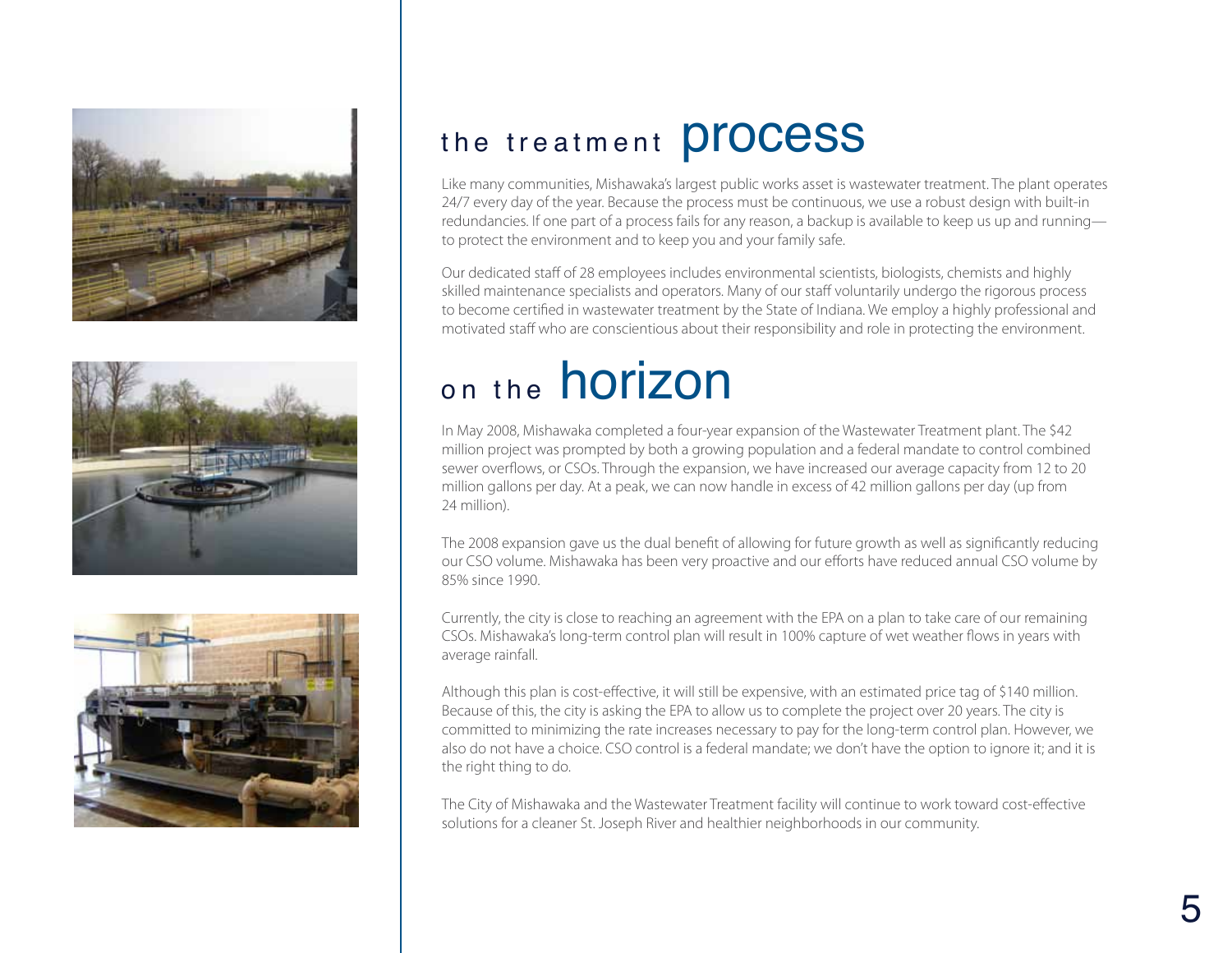#### **1) Influent Screening**

The wastewater, or raw sewage, entering the treatment plant is called "influent." At the treatment facility, influent passes through a fine screen with ¼" openings. The screen prevents large debris and trash from damaging downstream process equipment. A second screen is used for backup and during high-flow conditions. The material that collects on these screens is hauled to a landfill for disposal.

#### **2) Influent Wastewater Pumps**

After screening, the influent flows into a structure called a wet well. This is the lowest point in the plant. The treatment plant is divided physically into separate flow trains called the East and West sides. Approximately two-thirds of the influent is pumped to our West side plant, while the other one-third is pumped to the East side plant.

#### **3) Grit Removal**

After influent pumping, four large circular tanks slow the velocity of the wastewater to approximately one foot per second. At this speed, heavy suspended grit, sand and other inorganic material settle to the bottom and are removed. The grit is then dewatered and sent to a landfill.

#### **4) Primary Clarification**

The wastewater then flows to five rectangular primary clarifier tanks, which further reduce the flow velocity to a fraction of a foot per second. Lighter organic suspended solids are given time to settle to the bottom of the tanks. These solids are pumped to the anaerobic digesters (step 8) for further treatment. An additional sixth clarifier can be brought online for high-flow during heavy rain.

#### **5) Aeration Tanks**

The wastewater now flows into four aeration tanks, where it is mixed with pregrown bacteria (called activated sludge). The activated sludge is aerated along with the effluent from the primary clarifiers. The bacteria feed on the dissolved organics in the wastewater and convert them to bacterial solids, which can be removed by settling in the next process. Nutrients such as ammonia and phosphorus are also removed in this process, because they can cause excessive algal growth and oxygen depletion if discharged to the river. Ammonia nitrogen is converted to nitrate by biological action. Phosphorus is removed both biologically and by chemical precipitation.

#### **6) Final Clarification**

The activated sludge leaving the aeration tanks enters the final clarifiers. Here, the bacterial solids in the water settle to the bottom, where they are pumped back into the aeration tanks for reuse in the activated sludge process. Since the bacteria are continually growing in number, some bacterial solids must be removed from the system each day. These excess bacterial solids are thickened to remove excess water and are then pumped to the anaerobic digesters (step 8).

#### **7) Chlorination—Dechlorination**

Prior to discharge to the river, the wastewater must be disinfected by chlorination, which kills harmful bacteria. Chemicals are then added to remove (dechlorinate) the remaining chlorine, which can damage aquatic life. The treated water, now called final effluent, is discharged into the river.

#### **8) Anaerobic Digestion**

The solids generated in primary (step 4) and excess bacterial solids generated in the aeration tanks are pumped to the anaerobic digesters, where they are stabilized and reduced in volume. In the digesters, anaerobic bacteria are used to convert the volatile solids into stable simple organic compounds. A byproduct of anaerobic digestion is methane gas, which is captured and burned in hot water boilers to supplement the plant's heating requirements—a truly "green" process.

#### **9) Biosolids Dewatering and Disposal**

The stable organic compounds from the anaerobic digesters are now called biosolids, which are as different from raw human waste as fireplace ashes are from firewood. Water from the biosolids is removed and the beneficial remaining organic matter is sent to farm lands to be used as a safe fertilizer—yet another green process.